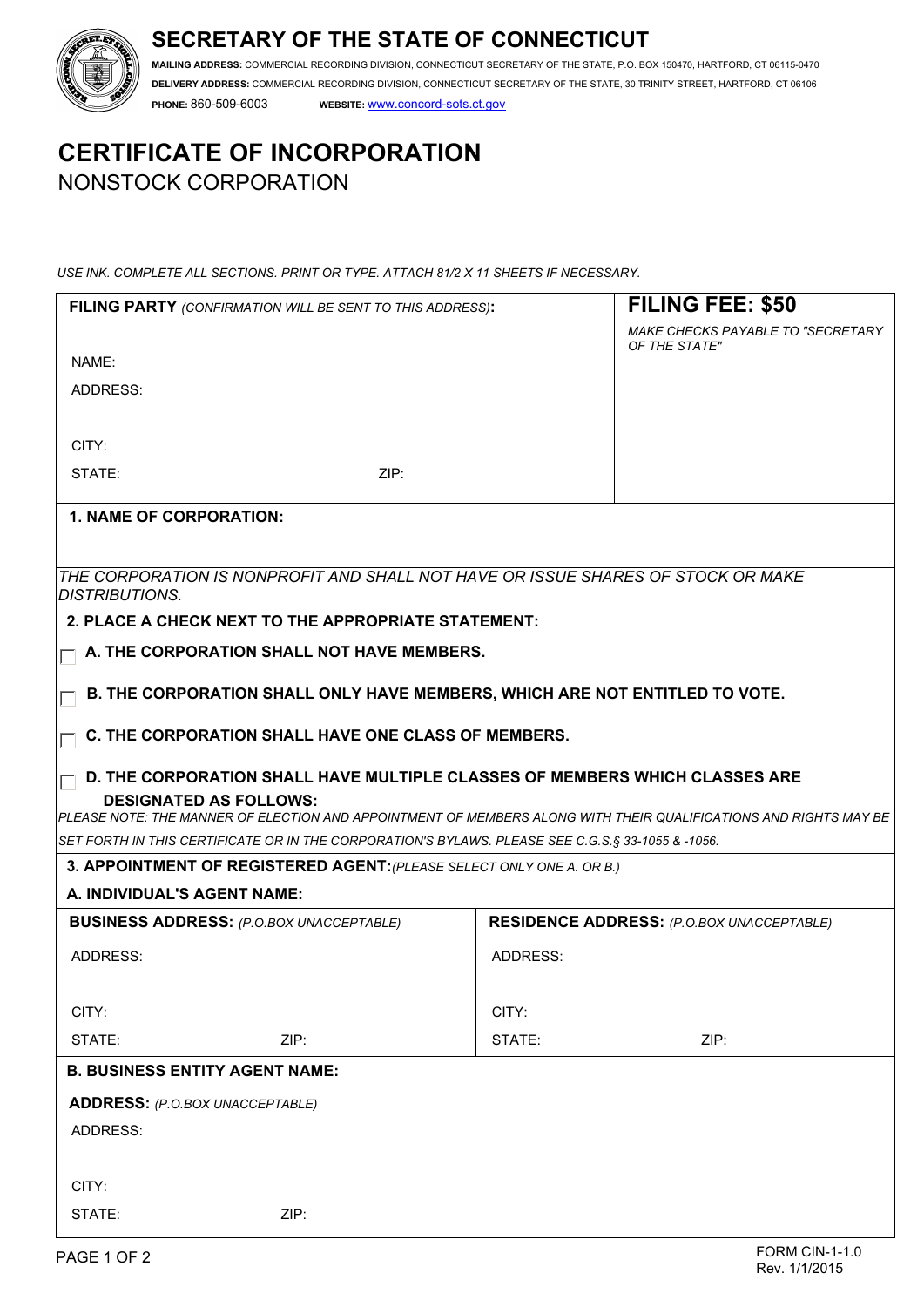| <b>ACCEPTANCE OF APPOINTMENT</b>                                                                                                        |             |                |  |              |  |  |  |
|-----------------------------------------------------------------------------------------------------------------------------------------|-------------|----------------|--|--------------|--|--|--|
| <b>SIGNATURE OF AGENT</b>                                                                                                               |             |                |  |              |  |  |  |
| 4. THE NATURE OF THE ACTIVITIES TO BE CONDUCTED OR THE PURPOSES TO BE PROMOTED BY THE<br><b>CORPORATION:</b>                            |             |                |  |              |  |  |  |
| <b>5. OTHER INFORMATION:</b>                                                                                                            |             |                |  |              |  |  |  |
|                                                                                                                                         |             |                |  |              |  |  |  |
| 6. CORPORATION EMAIL ADDRESS - REQUIRED: (IF NONE, MUST STATE "NONE.")<br>7. EXECUTION: CERTIFICATE MUST BE SIGNED BY EACH INCORPORATOR |             |                |  |              |  |  |  |
| <b>DATED THIS</b>                                                                                                                       |             | DAY OF<br>, 20 |  |              |  |  |  |
|                                                                                                                                         |             |                |  |              |  |  |  |
| NAME OF INCORPORATOR                                                                                                                    |             | <b>ADDRESS</b> |  | SIGNATURE(S) |  |  |  |
|                                                                                                                                         | ADDRESS:    |                |  |              |  |  |  |
|                                                                                                                                         | <b>CITY</b> |                |  |              |  |  |  |
|                                                                                                                                         | STATE:      | ZIP:           |  |              |  |  |  |
|                                                                                                                                         | ADDRESS:    |                |  |              |  |  |  |
|                                                                                                                                         | <b>CITY</b> |                |  |              |  |  |  |
|                                                                                                                                         | STATE:      | ZIP:           |  |              |  |  |  |
|                                                                                                                                         | ADDRESS:    |                |  |              |  |  |  |
|                                                                                                                                         | <b>CITY</b> |                |  |              |  |  |  |
|                                                                                                                                         | STATE:      | ZIP:           |  |              |  |  |  |
|                                                                                                                                         | ADDRESS:    |                |  |              |  |  |  |
|                                                                                                                                         | <b>CITY</b> |                |  |              |  |  |  |
|                                                                                                                                         | STATE:      | ZIP:           |  |              |  |  |  |